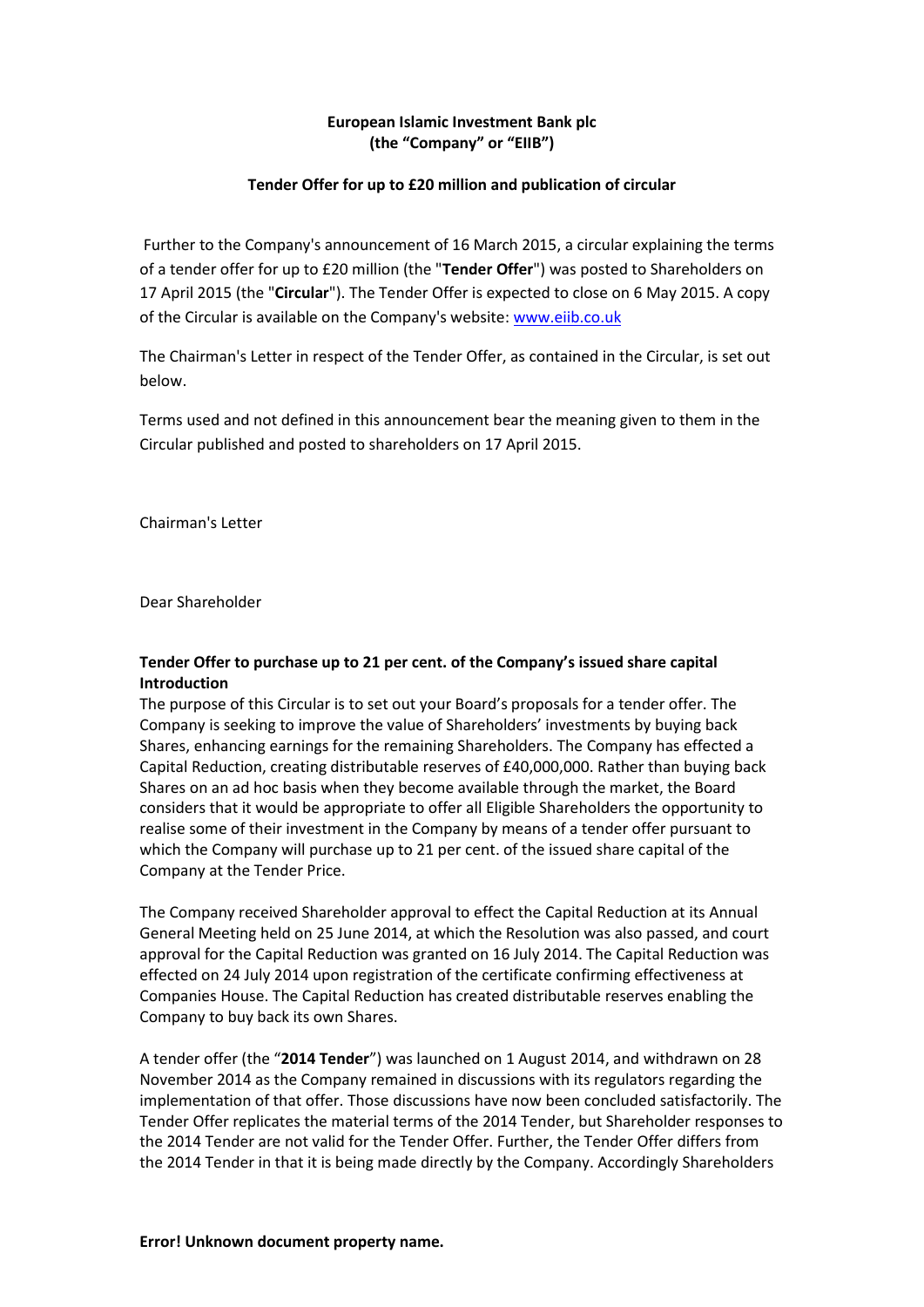should review thoroughly the terms and conditions of the Tender Offer set out in this Circular.

The Company (acting through Westhouse as its agent) shall buy the Tendered Shares at the Tender Price pursuant to the Tender Offer. Shares that are purchased by the Company will be cancelled.

This Circular sets out the terms and conditions of and the procedure for participating in the Tender Offer, details of which can be found in the accompanying Tender Offer Application Form.

# **Key points to the Tender Offer**

The key points to the Tender Offer are as follows:

- The Tender Offer is for up to 8,000,000 Shares, representing approximately 21 per cent. of the Company's issued share capital. Under the Tender Offer, each Eligible Shareholder is entitled to have up to 21 per cent. of his or her shareholding purchased by the Company at the Tender Price.
- The Tender Offer is being made at **£2.50 per Share**, which represents a premium of 78 pence to the closing price of a premium of 70 pence to the closing price of 180 pence per Share on 16 April 2015, being the latest practicable date prior to the date of publication of this Circular.
- Eligible Shareholders will be able to decide whether to tender none, some or all of their Shares within the overall limits of the Tender Offer.
- Tenders in excess of an Eligible Shareholder's Basic Entitlement will only be accepted to the extent that other Shareholders tender less than their Basic Entitlement or do not tender any Shares and will, if necessary, be scaled back on a pro rata basis to their Shares tendered.

Any Shares purchased by the Company under the Tender Offer will be cancelled. The Tender Offer is subject to the conditions set out in paragraph 2 of Part III of this document being fulfilled. Following completion of the Tender Offer, the Company's issued share capital will be reduced to approximately 31,441,784 Shares, assuming the Tender Offer is taken up in full and there is no other change to the Company's issued ordinary share capital after 17 April 2015. The Tender Offer is open to Shareholders on the register of the Company at the close of business on 6 May 2015 who are not in Restricted Jurisdictions.

The purchase of Shares by the Company will be funded from available cash of the Company and will be paid out of the Company's distributable reserves. If the Tender Offer is taken up in full and the associated purchase is completed in full, the Company's distributable reserves will be reduced by £20,000,000.

There is no guarantee that the Tender Offer will be completed. The Tender Offer will not proceed if any of the conditions specified in paragraph 2 of Part III of this document are not satisfied or if it is withdrawn by the Company at any point prior to the announcement of the results of the Tender Offer. The non-fulfilment of the specified conditions would mean that the Tender Offer could not be implemented and that the Company would have to bear the abortive costs of making the Tender Offer.

Eligible Shareholders should note that once they have returned their Tender Offer Application Forms, they will be no longer able to withdraw them or, therefore, trade their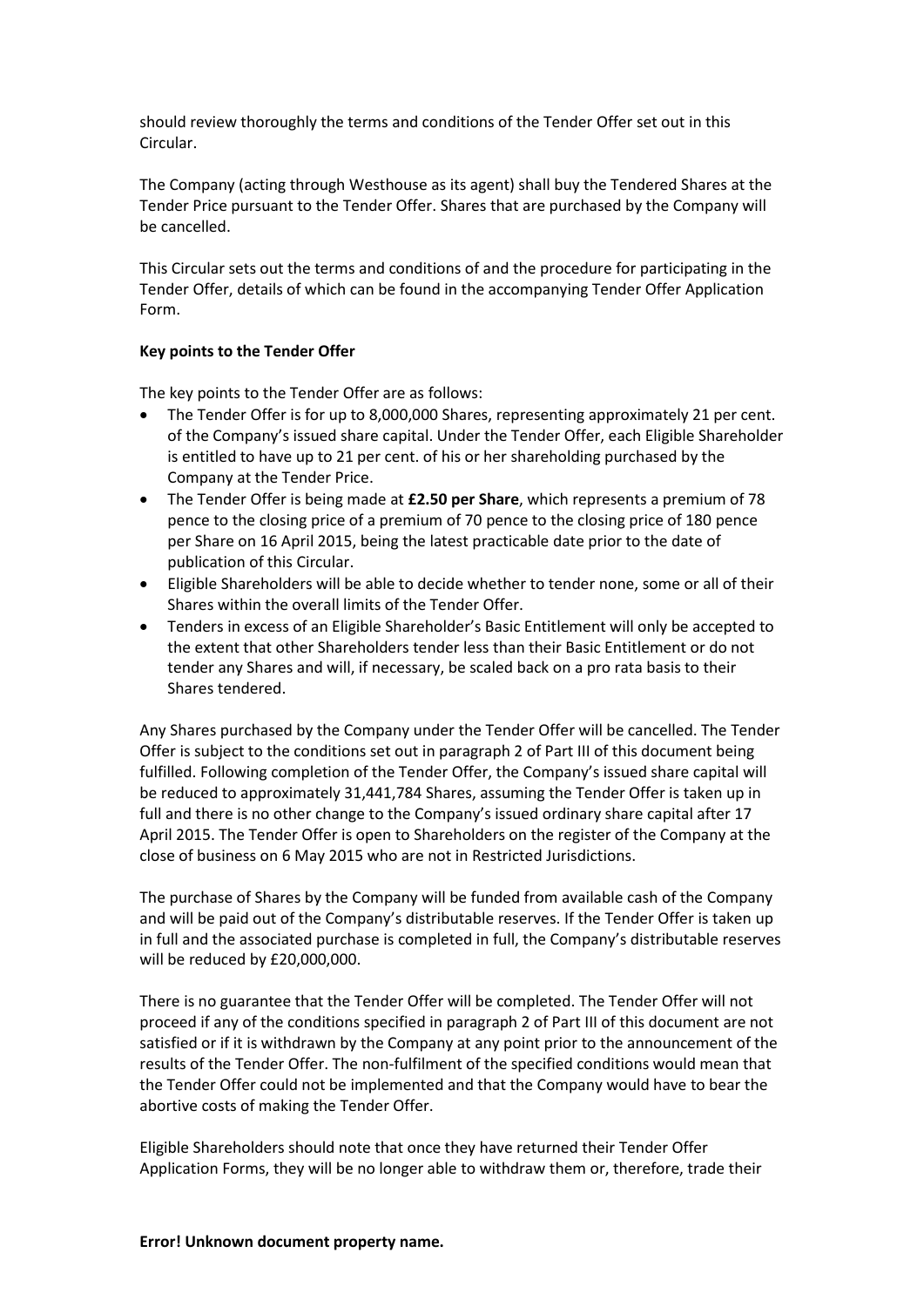Tendered Shares until the Tender Offer is completed or withdrawn. Shareholders should also note that the Company will retain the right to extend the Tender Offer timetable and that the Company intends to announce its final results for the year to 31 December 2014 towards the end of April 2015 and shortly before completion of the Tender Offer.

### **Options for Shareholders**

Under the Tender Offer, Eligible Shareholders can choose:

- to do nothing and to retain in full their investment in the Company; or
- to tender some or all of their Shares for purchase and to receive cash in consideration of such purchase (subject to scaling back of tenders in excess of the Basic Entitlement).

Eligible Shareholders will be entitled to have up to 21 per cent. of their respective holdings purchased under the Tender Offer. Eligible Shareholders will be able to tender additional Shares, but such tenders will only be satisfied, on a pro rata basis, to the extent that other Shareholders tender less than their Basic Entitlement or do not submit a tender.

# **Authority for Tender Offer**

The Tender Offer is being proposed in line with the authority to purchase shares on-market that was granted by Shareholders passing the Resolution at the Company's 2014 Annual General Meeting held on 25 June 2014.

# **Action to be taken by Eligible Shareholders**

Eligible Shareholders who hold their shares in certificated form will find accompanying this Circular a personalised Tender Offer Application Form for use by them in connection with the Tender Offer. Eligible Shareholders who wish to make an application in respect of some or all of the Shares registered in their name on the Record Date should complete the Tender Offer Application Form in accordance with the instructions printed thereon and in the section of this Circular headed "Terms and Conditions of the Tender Offer" and return it by post to Capita Asset Services, Corporate Actions, The Registry, 34 Beckenham Road, Beckenham, Kent BR3 4TU, to arrive no later than 1.00 pm on 6 May 2015. A reply-paid envelope is enclosed for this purpose.

In addition, participating Shareholders who hold Shares in certificated form should return their share certificate(s) (at their own risk) for the Shares in respect of which they are making an application in the Tender Offer. Eligible Shareholders who hold Shares in CREST should comply with the procedures set out in the section of this Circular headed "Terms and Conditions of the Tender Offer" in respect of transferring uncertificated Shares in escrow through CREST.

# **Shareholders who do not wish to sell Shares in the Tender Offer should not return their Tender Offer Application Forms. A Tender Offer Application Form, once lodged, may not be withdrawn.**

The attention of all Shareholders is drawn to paragraph 10 of Part III of this document.

It is the responsibility of all Shareholders to satisfy themselves as to the observance of any legal requirements in their jurisdiction, including, without limitation, any relevant requirements in relation to the ability of such Shareholders to complete and return a Tender Offer Application Form or a TTE Instruction.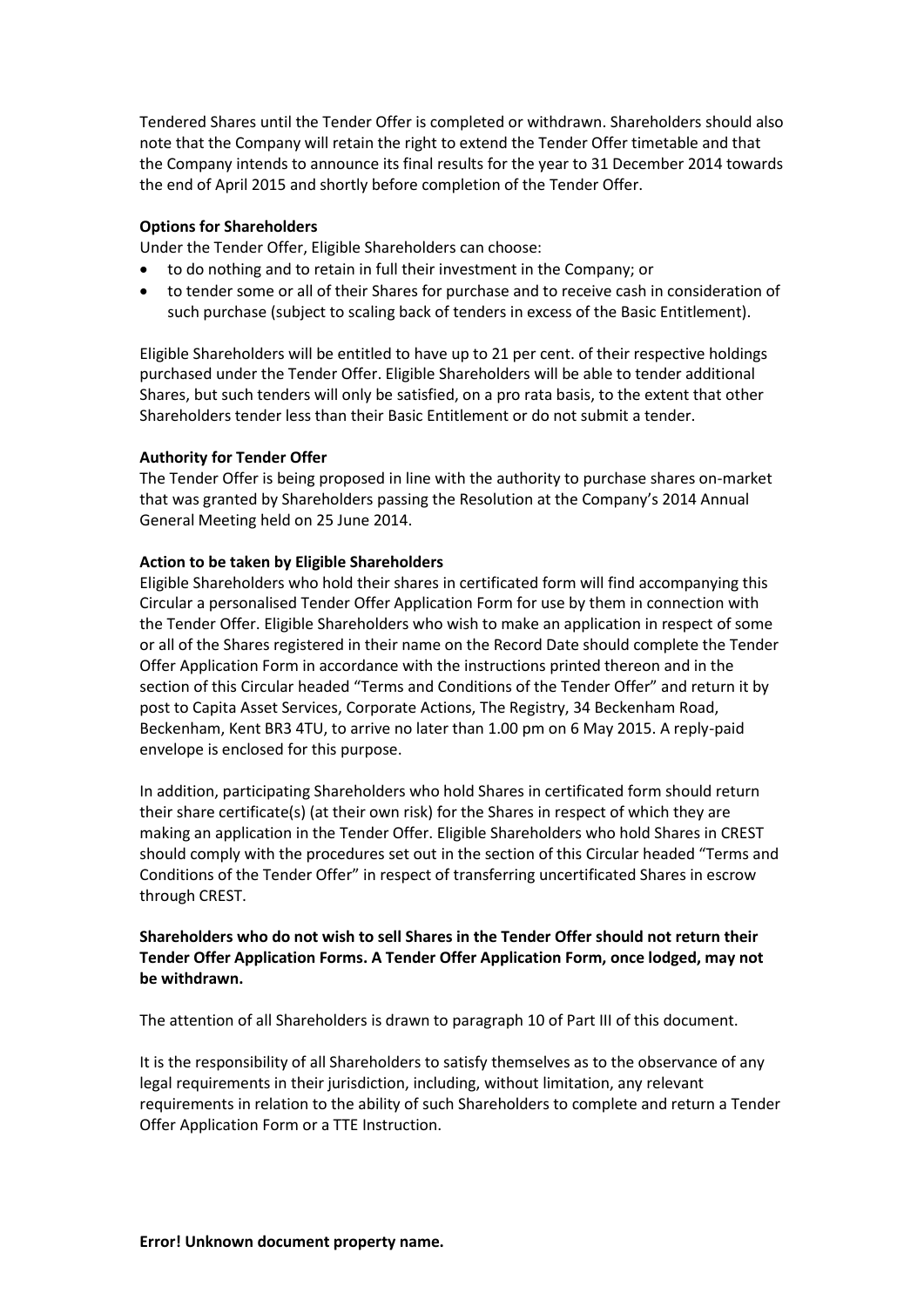If you have any questions on the Tender Offer, including questions relating to this Circular and the completion of the Tender Offer Application Form, please telephone Capita Asset Services between 9.00 am and 5.30 pm Monday to Friday on 0871 664 0321 from within the UK or +44 20 8639 3399 if calling from outside the UK. Calls to the 0871 664 0321 number cost 10 pence per minute (including VAT) plus your service provider's network extras. Calls to the helpline from outside the UK will be charged at applicable international rates. Different charges may apply to calls from mobile telephones and calls may be recorded and randomly monitored for security and training purposes. The helpline cannot provide advice on the merits of the Tender Offer nor give any financial, legal or tax advice.

# **Shareholder responses to the 2014 Tender are not valid for the Tender Offer. Eligible Shareholders wishing to tender their shares must take action in accordance with this document, regardless of any such response to the 2014 Tender.**

#### **Views of the Directors**

The Board considers that the Tender Offer:

- provides an opportunity for Eligible Shareholders to tender all, some or none of their Shares, depending on their own liquidity requirements and their view of the prospects of the Company going forward; and
- provides a return of cash now, compared to the alternative of being exposed to the financial risks of the ongoing operations of the Company.

#### **Intentions of the Board**

Mohamed Abdul Aziz Ibrahim Al Sarhan, one of the Company's Non-Executive Directors, is connected to Al Faisaliah Group ("**AFG**"), a Shareholder. Mr Al Sarhan does not control AFG and the decision whether or not to participate in the Tender Offer shall be put to AFG's board for consideration.

Chase Nominees ("**Chase**") holds 110,991 shares for Mr Al Sarhan on a nominee basis. Mr Al Sarhan does not intend to instruct Chase to tender any of the shares Chase holds as his nominee.

Zulfi Caar Hydari, H.E. Abdallah Yahya Al-Mouallimi and Michael Toxvaerd are connected to HBG Holdings ("**HBG**"), a Shareholder, but do not, either individually or together, control HBG. HBG's board will consider the Tender Offer in due course and decide whether or not to tender some, all or none of HBG's Shares.

In each case acceptance by the Company of an application under the Tender Offer in excess of 21 per cent. of the applicant's holding is subject to there being capacity to purchase those Shares in accordance with the terms of the Tender Offer.

#### **Enquiries:**

**European Islamic Investment Bank plc** Tel: +44 (0)20 7847 9900

Zulfi Caar Hydari, CEO

**Westhouse Securities** Tel: +44 (0)20 7601 6100

Antonio Bossi